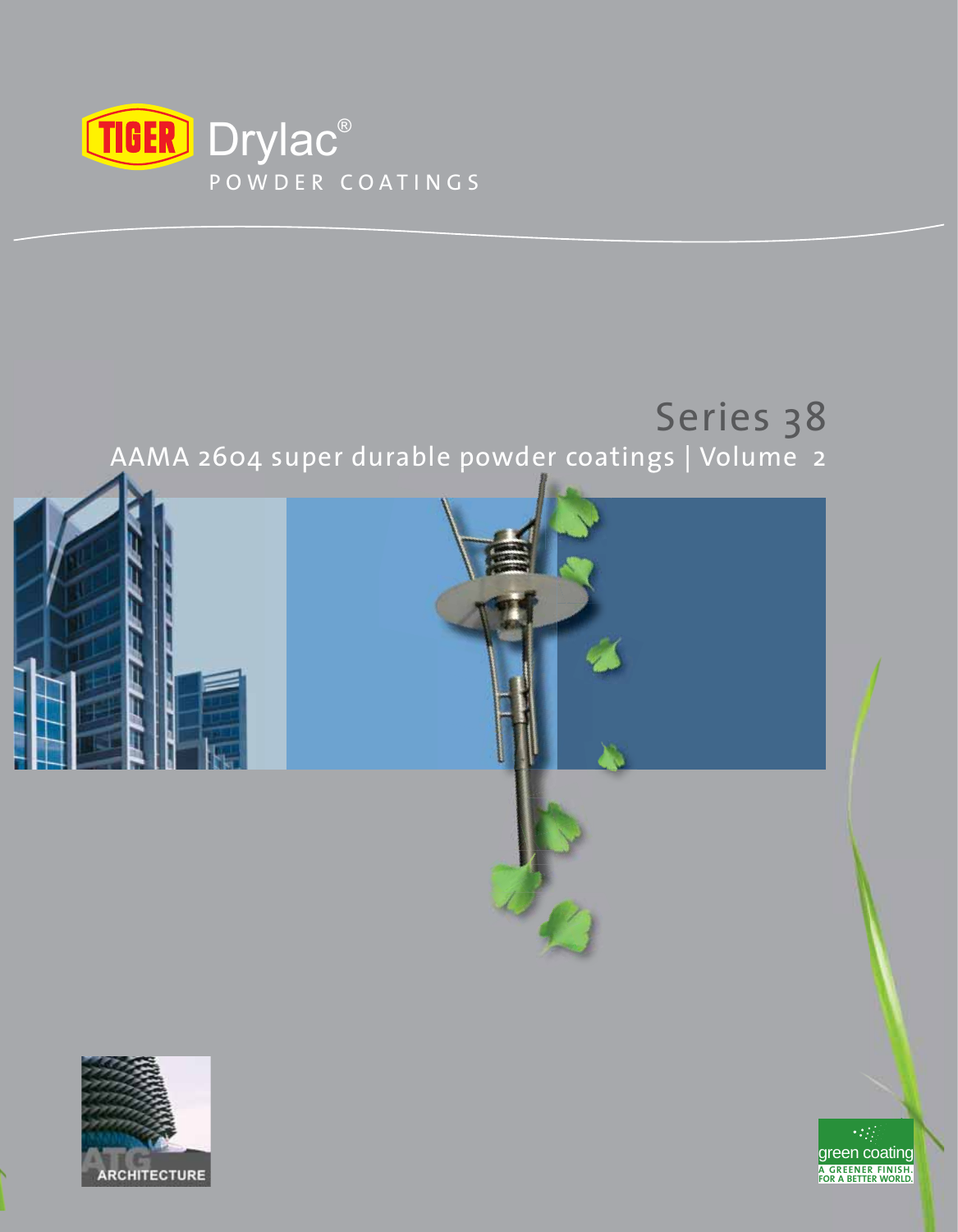# **Super durable powder coatings for exterior and interior architectural applications**

This color chart features a wide selection of **TIGER Drylac® Series 38** high performance powder coatings intended for architectural applications such as metal façades, steel constructions, stadium seating, railings and residential window and door frames.

**TIGER Drylac® Series 38** is also suitable for industrial applications where a high performance weather resistance is required such as agricultural equipment, external ship components, military equipment, communication towers, playground equipment, patio furniture and garden equipment.

# **AAMA 2604 compliance**

**TIGER Drylac® Series 38** complies with the American Architectural Manufacturing Association's specification AAMA 2604\*. It imparts excellent weather and UV resistance. Based on 5-year Florida exposure, **TIGER Drylac® Series 38** exhibits ≤∆ε 5.0 (Hunter) color change and > 30% gloss retention.

\* AAMA 2604 compliance is dependent upon the color and or effect.

# **TIGER Shield® system**

To achieve excellent corrosion resistance in marine environments and coastal regions where objects coated are directly exposed to salt and fog conditions, it is recommended to use **TIGER Shield®** system.

**TIGER Shield®** is a two-coat system consisting of a corrosion protective primer as base coat and an opaque weather resistant **TIGER Drylac®** powder coating as top coat.

**Dryprotector, TIGER Drylac® 69/70000**, **Zinc-Rich Primer**, **TIGER Drylac® 69/90500** (**69/90701** Canada only) and zinc-free **OGF Primer**, **TIGER Drylac® 09/73841** are recommended primers to achieve an optimum nonporous film. For additional information on the application of **TIGER Shield®** system, it is recommended to refer to the latest edition of the Product Data Sheets of these primers.

# **Standard BLM colors**

The Bureau of Land Management Standard Environmental Colors (BLM) were developed by the American government to minimize adverse visual contrast with the background landscape and ensure proper color selection for a facility.

BLM colors in **TIGER Drylac® Series 38** are weather and UV resistant and can withstand long exposure to harsh environments.

Color swatches featured in this color chart have been matched to color standards at a 60-degree visual angle under a D65 Daylight primary source. Gloss level on metallic and fine textured swatches cannot be accurately measured.

The swatches are to be considered as an indication only. In practice, discrepancy between the color swatch and the actual powder coating may arise. This is due to paper and ink limitations, the influence of light and heat during the color chart production, as well as gloss level, substrate, surface variations, binder systems and pigments, coating thickness and cure oven conditions used during application.

For an accurate color and finish assessment, it is recommended to obtain a powder coated sample panel from **TIGER Drylac<sup>®</sup>.**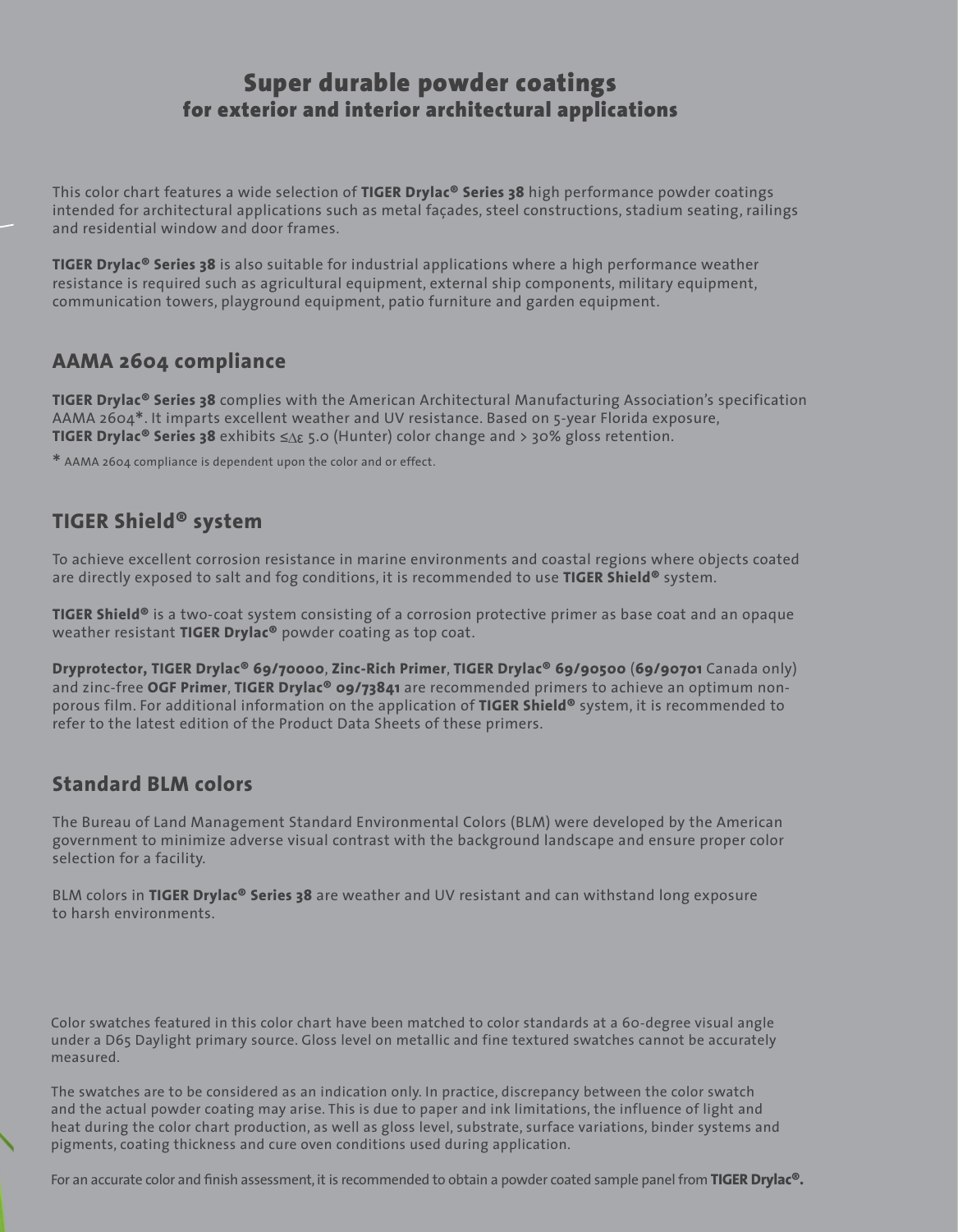

**TIGER Drylac® Series 38** is also available in a smooth glossy finish (gloss level 85±5) in 107 RAL colors

| RAL color   Product ID | RAL color   Product ID | RAL color   Product ID | RAL color   Product ID |
|------------------------|------------------------|------------------------|------------------------|
| RAL 1001   38/15001    | RAL 6007   38/50007    | RAL 7010   38/70014    | RAL 8001   38/60005    |
| RAL 1002   38/20002    | RAL 6008   38/50008    | RAL 7011   38/70011    | RAL 8002   38/60002    |
| RAL 1013   38/10013    | RAL 6009   38/50009    | RAL 7012   38/70012    | RAL 8003   38/60003    |
| RAL 1014   38/15014    | RAL 6010   38/50031    | RAL 7013   38/70013    | RAL 8004   38/60004    |
| RAL 1015   38/15015    | RAL 6011   38/50011    | RAL 7015   38/70015    | RAL 8007   38/60007    |
| RAL 1016   38/20016    | RAL 6012   38/50012    | RAL 7016   38/70016    | RAL 8008   38/60008    |
| RAL 1019   38/15019    | RAL 6013   38/50013    | RAL 7021   38/70021    | RAL 8011   38/60011    |
| RAL 1020   38/20020    | RAL 6016   38/50016    | RAL 7022   38/70022    | RAL 8012   38/60012    |
| RAL 1023   38/20023    | RAL 6017   38/50017    | RAL 7023   38/70023    | RAL 8014   38/60010    |
| RAL 1024   38/20024    | RAL 6018   38/50018    | RAL 7024   38/70024    | RAL 8016   38/60016    |
| RAL 3012   38/30012    | RAL 6019   38/50019    | RAL 7026   38/70026    | RAL 8017   38/60017    |
| RAL 5004   38/40004    | RAL 6020   38/50020    | RAL 7030   38/70027    | RAL 8019   38/60019    |
| RAL 5007   38/40007    | RAL 6021   38/50021    | RAL 7031   38/70031    | RAL 8022   38/60022    |
| RAL 5008   38/40008    | RAL 6022   38/50022    | RAL 7032   38/70001    | RAL 8023   38/60023    |
| RAL 5011   38/40011    | RAL 6026   38/50026    | RAL 7033   38/70033    | RAL 8024   38/60024    |
| RAL 5013   38/40013    | RAL 6027   38/50027    | RAL 7035   38/70035    | RAL 8025   38/60025    |
| RAL 5017   38/40017    | RAL 6028   38/50028    | RAL 7036   38/70036    | RAL 8028   38/60028    |
| RAL 5018   38/40020    | RAL 6029   38/50029    | RAL 7037   38/70037    | RAL 9001   38/10001    |
| RAL 5019   38/40019    | RAL 6032   38/50032    | RAL 7038   38/70038    | RAL 9002   38/10002    |
| RAL 5020   38/40018    | RAL 6033   38/50033    | RAL 7039   38/70039    | RAL 9003   38/10003    |
| RAL 5021   38/40021    | RAL 6034   38/50034    | RAL 7040   38/70046    | RAL 9004   38/80004    |
| RAL 6000   38/50000    | RAL 7000   38/70000    | RAL 7042   38/70042    | RAL 9005   38/80010    |
| RAL 6001   38/50005    | RAL 7002   38/70007    | RAL 7043   38/70043    | RAL 9010   38/10004    |
| RAL 6003   38/50003    | RAL 7004   38/70004    | RAL 7044   38/70044    | RAL 9016   38/10010    |
| RAL 6004   38/50004    | RAL 7005   38/70005    | RAL 7045   38/70045    | RAL 9017   38/80017    |
| RAL 6005   38/50002    | RAL 7006   38/70006    | RAL 7046   38/70002    | RAL 9018   38/10018    |
| RAL 6006   38/50006    | RAL 7009   38/70009    | RAL 7047   38/70047    |                        |



**metallic** | 38/90018 **Argento 314** 



**metallic** | 38/20014 **Deore 302 \*\*\*** 



**metallic** | 38/50043 **Highland 301** 



**metallic** | 38/60060 **Medium Bronze** 

For visual inspection of RAL colors, please refer to the latest edition of "RAL colors, Interior and exterior applications" color chart from **TIGER Drylac®**.

For an accurate RAL color and finish assessment, it is recommended to obtain a powder coated sample panel from **TIGER Drylac®**.

To eliminate adverse inaccuracies related to color and finish during the specification process, it is highly recommended to indicate the **TIGER Drylac®** product ID along with the RAL number.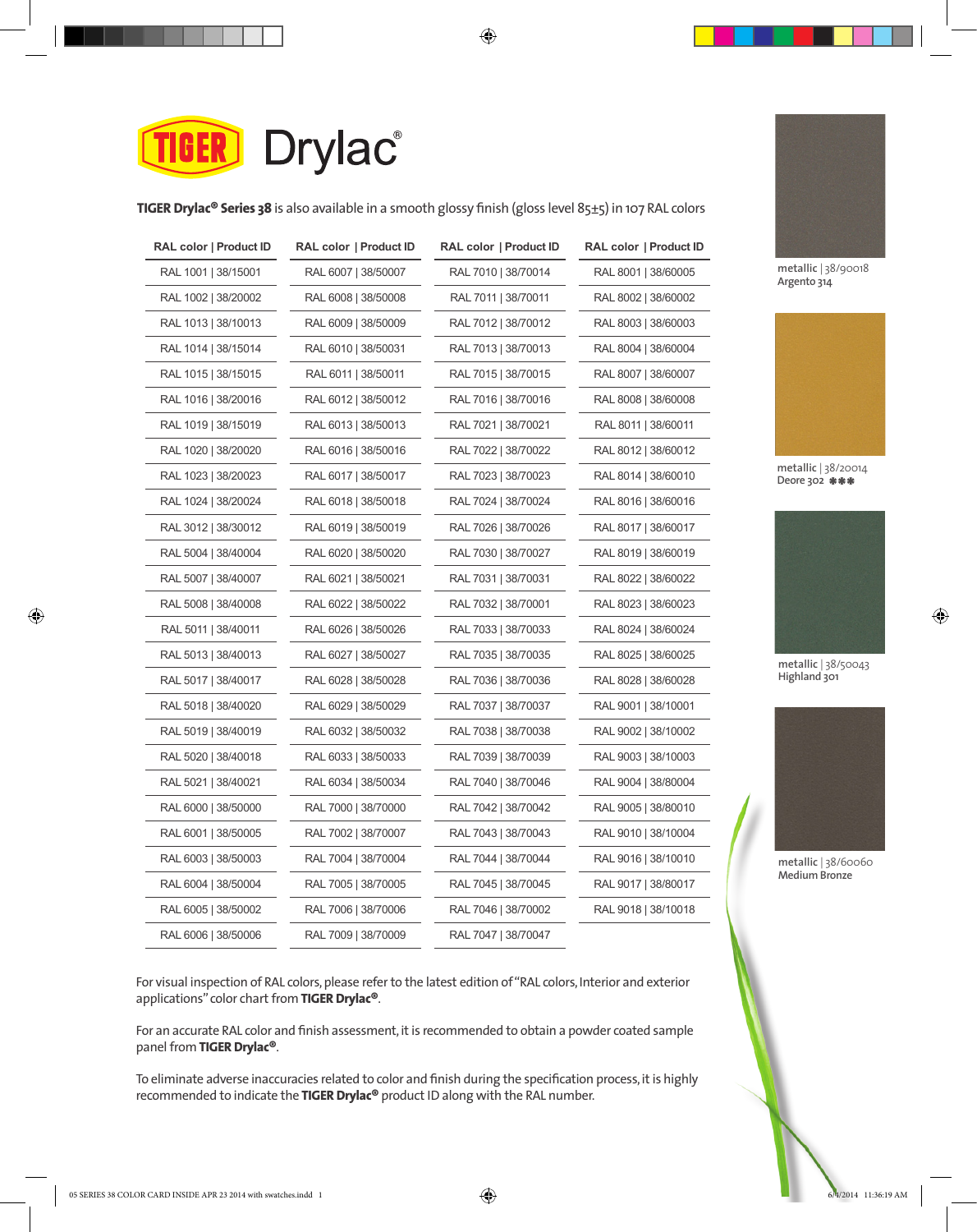

**metallic** | 38/90016 **Argento 312** 



**metallic** | 38/20013 **Deore 301** 



**metallic** | 38/50035 **Seafoam Green** 



**metallic** | 38/60064 **Pearl Copper** 



**fine texture** all colors can be custommade in this finish



**metallic** | 38/90011 **Argento 308** 



**metallic** | 38/15021 **Champagne 304** 



**metallic** | 38/90010 **Marine Silver One Coat** 



**metallic** | 38/40127 **Pearl Night Blue** 



**primer**<br> **be custom-** 69/90500 (USA and Mexico) 69/90701 (Canada) **Zinc-Rich Primer** | gloss level 70±5



**metallic** | 38/90009 **Argento 307** 



**metallic** | 38/15020 **Champagne 303** 



**metallic** | 38/91020 **Anodized Silver** 



**metallic** | 38/90015 **Pearl Dark Grey** 



**primer** | 69/70000 **Dryprotector**  gloss level 3±2



**metallic** | 38/90007 **Argento 305** 



**metallic** | 38/15018 **Champagne 302** 



**metallic** | 38/99999 **Bengal Silver**  \*\*\*





**primer** | 09/73841 **OGF**  gloss level 70±5



**metallic** | 38/90003 **Argento 301** 



**metallic** | 38/15017 **Champagne 301** 



**metallic** | 38/90080 **Brilliant Sparkle Silver**  \*\* **|** \*\*\*



◆ **Clear Glossy ◆** gloss level 85+



**satin** | 38/15002 **Sierra Tan \*\*\***<br>gloss level 30±5 gloss level 30±5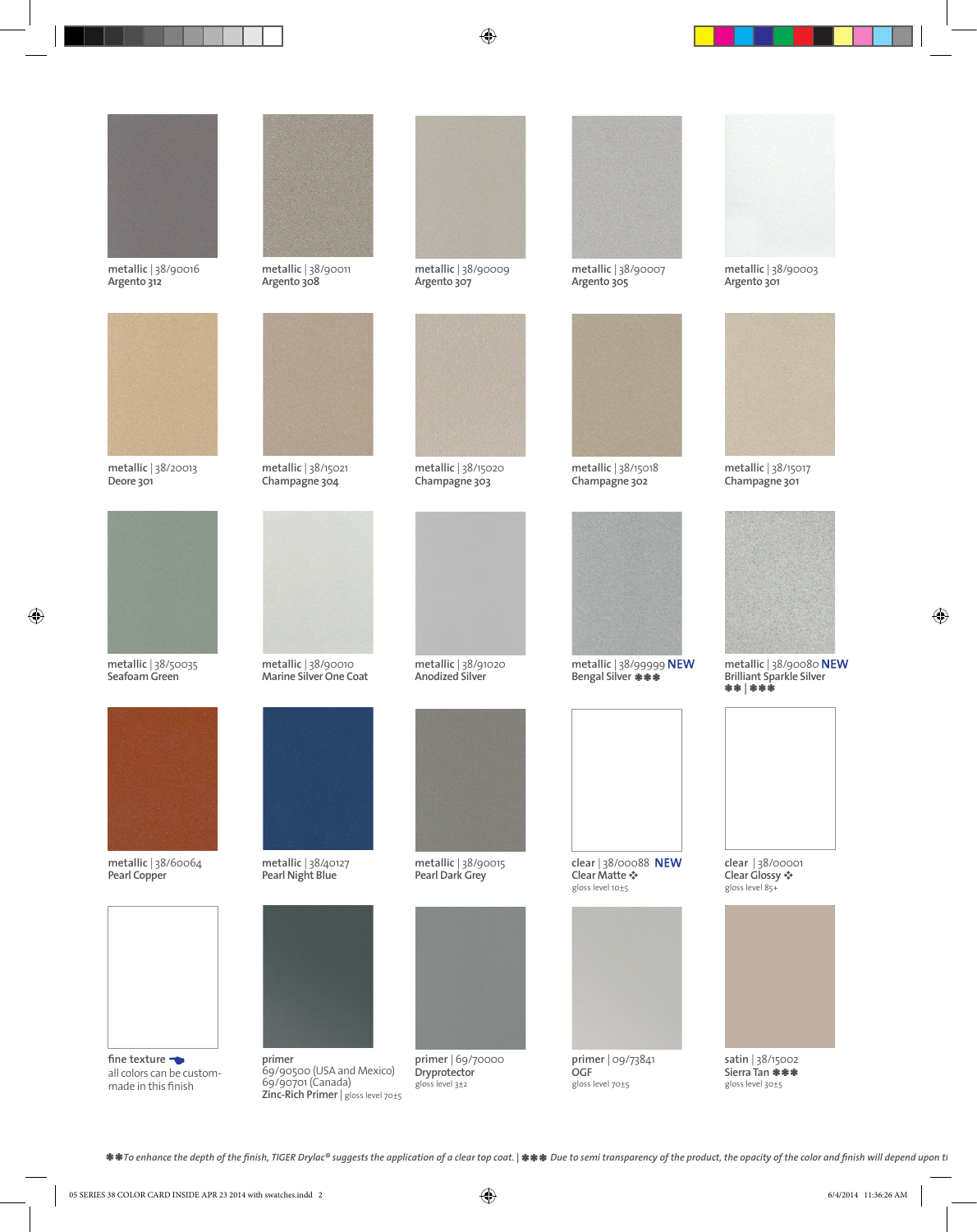

**satin** | 38/15003 **Almond**  gloss level 30±5

**satin** | 38/15012 **Sandstone**  gloss level 30±5

**Aged Copper**  gloss level 20±5

gloss level 20±5



**Ivy Green**  gloss level 30±5



**matte** | 38/60090 **Dark Anodized Bronze** gloss level 20±5

**semi gloss** | 38/81009 **Railing Black**  gloss level 60±5



**satin** | 38/30041



**satin** | 38/50037 **Classic Green**  gloss level 30±5







**Brick Red**  gloss level 20±5

**satin** | 38/50110 **Hartford Green**  gloss level 30±5



gloss level 30±5



**satin** | 38/10070 **Bone White**  gloss level 30±5

**satin** | 38/70049

**Grey**  gloss level 30±5



**satin** | 38/70025 **Ash Grey**  gloss level 30±5

**satin** | 38/80020

**satin** | 38/10130 **Seashell White**  gloss level 30±5

**semi matte | 38/11401 NEW Pompano White** 





**satin** | 38/70048 **Sky Grey** 

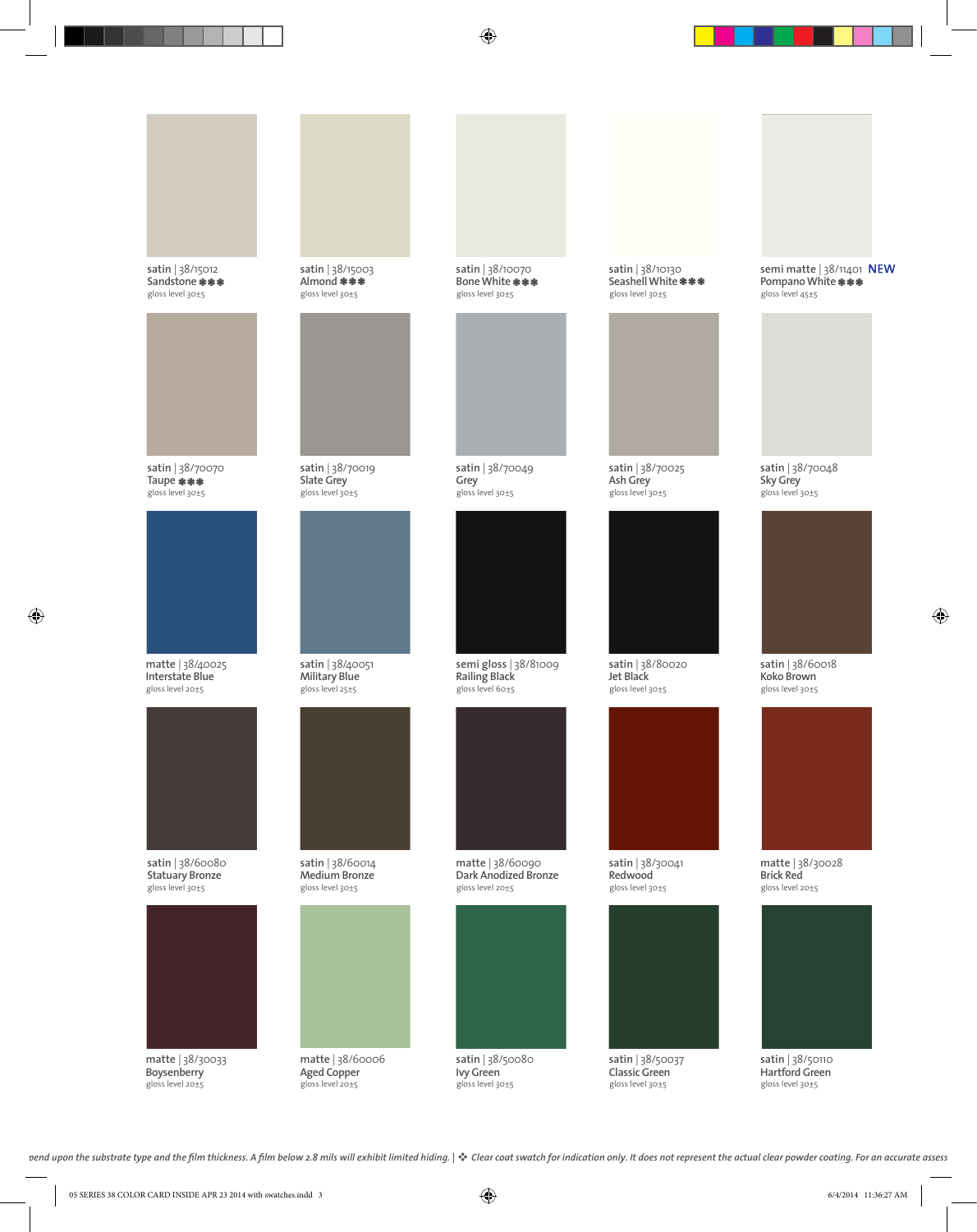

**glossy** | 38/60026 **Marrone 306**  gloss level 85±5

**BLM** | 38/60500 **Carob Brown**  gloss level 60±5



**BLM** | 38/50400 **Beetle**  gloss level 65±5





**glossy** | 38/70032 **Grey Classic 303**  gloss level 80-95

**glossy** | 38/10007 **Bianco 302** 



**Extrusion White** 



**glossy** | 38/15005 **Creme 301**  gloss level 80-95

**glossy** | 38/70056 **Grey Classic 310**  gloss level 80-95

**glossy** | 38/50039 **Highland 305**  gloss level 85±5



**BLM** | 38/51400 **Juniper Green**  gloss level 60±5

assessment and to qualify the finish and shade, it is recommended to obtain a powder coated sample before specifying the product.

**BLM** | 38/53000 **Yuma Green**  gloss level 60±5



**glossy** | 38/15007 **Creme 303**  gloss level 85±5

**glossy** | 38/70061 **Grey Classic 314**  gloss level 80-95

**BLM** | 38/50500 **Covert Green**  gloss level 60±5



**glossy** | 38/40033 **Azzurro 307**  gloss level 85±5

**BLM** | 38/52600 **Shale Green**  gloss level 60±5

**glossy** | 38/80002 **Carbon 301**  gloss level 85±5



**glossy** | 38/15009 **Creme 305**  gloss level 80-95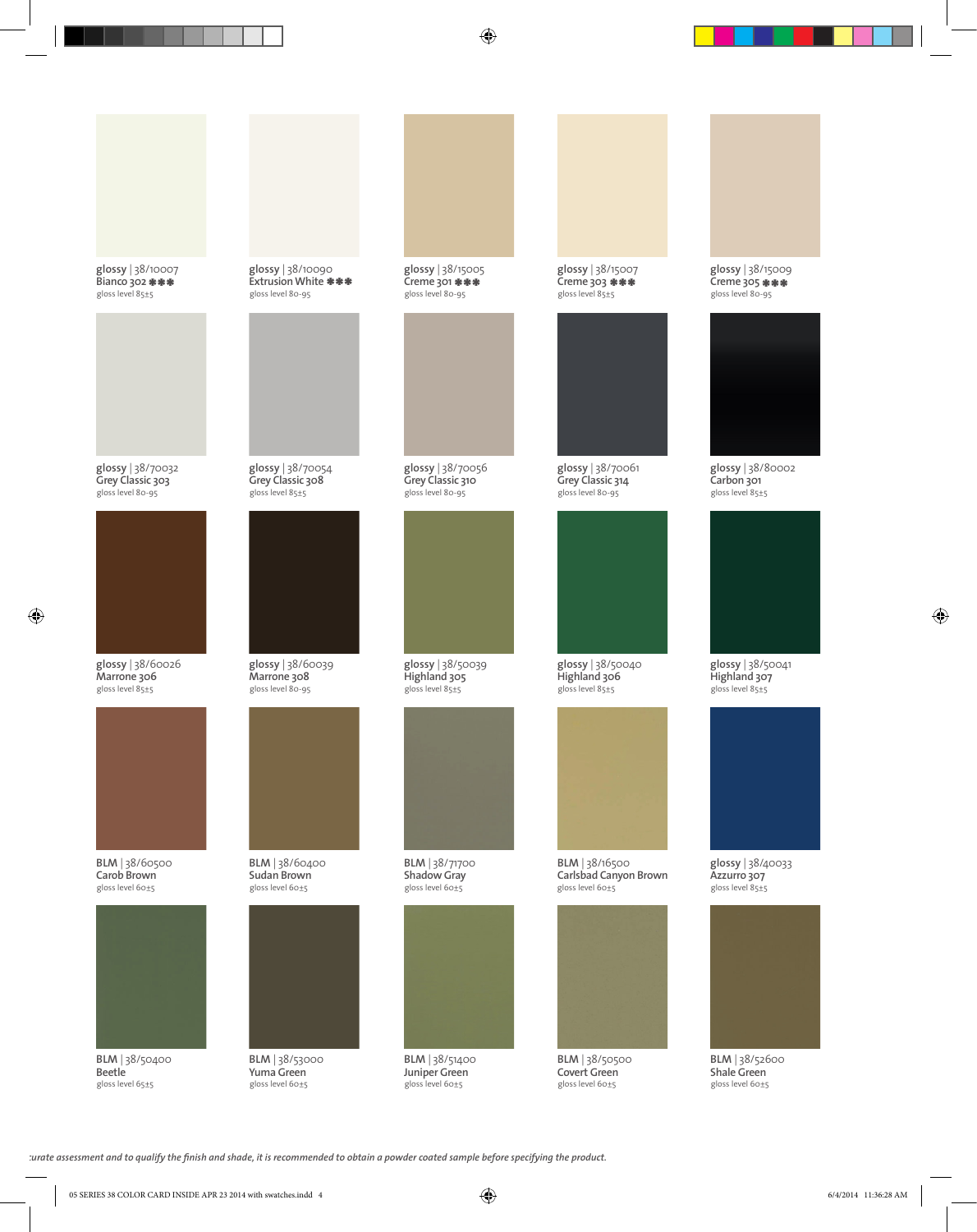# **series 38**